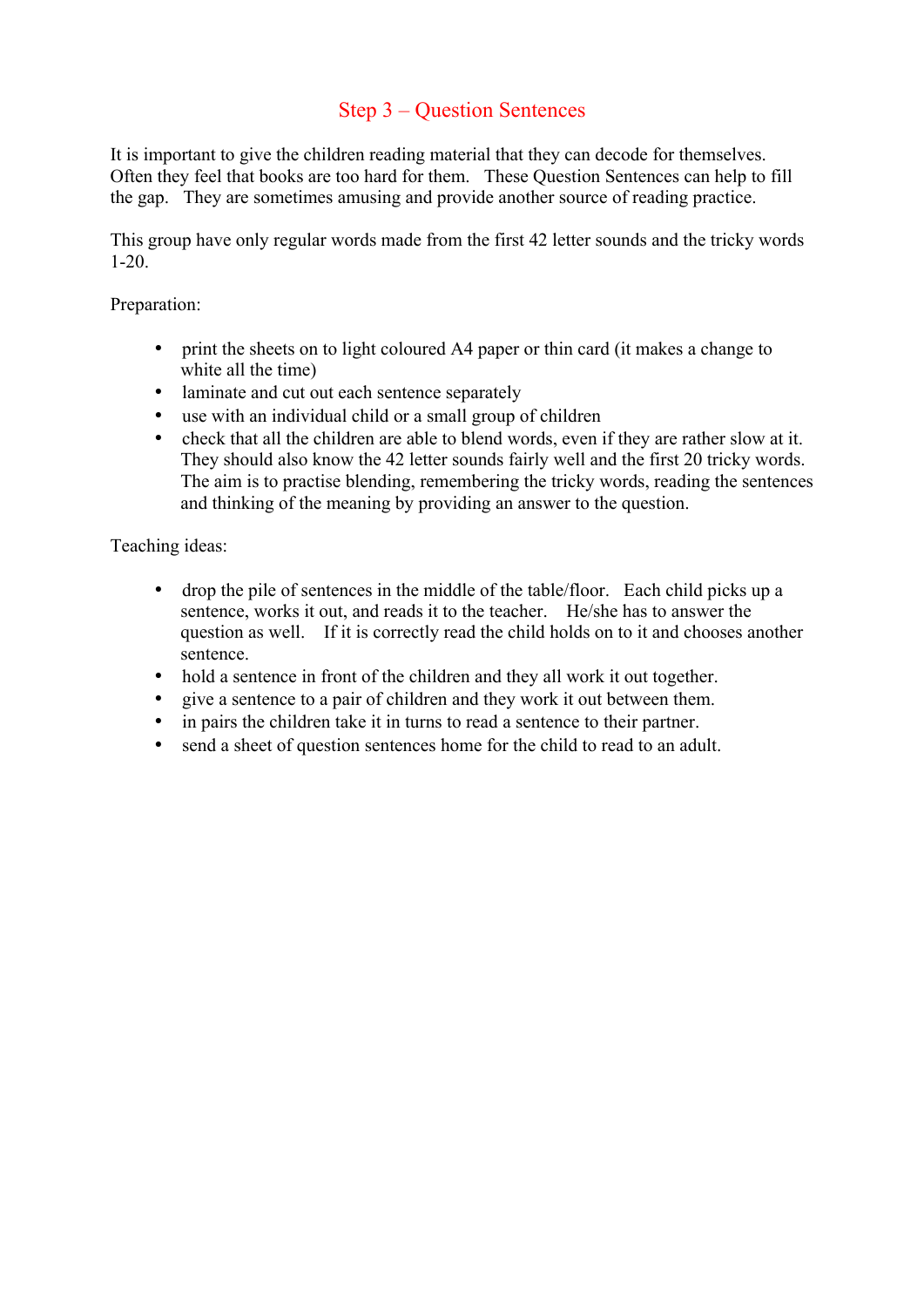**Is sand green?**

**Do we cut with a fork?**

**Can frogs jump?**

**Is milk good for us?**

**Can snails skip?**

**Is it raining?**

**Can trees run?**

**Will a bee sting if it is cross?**

**Can a fish sing a song?**

**Do ducks quack?**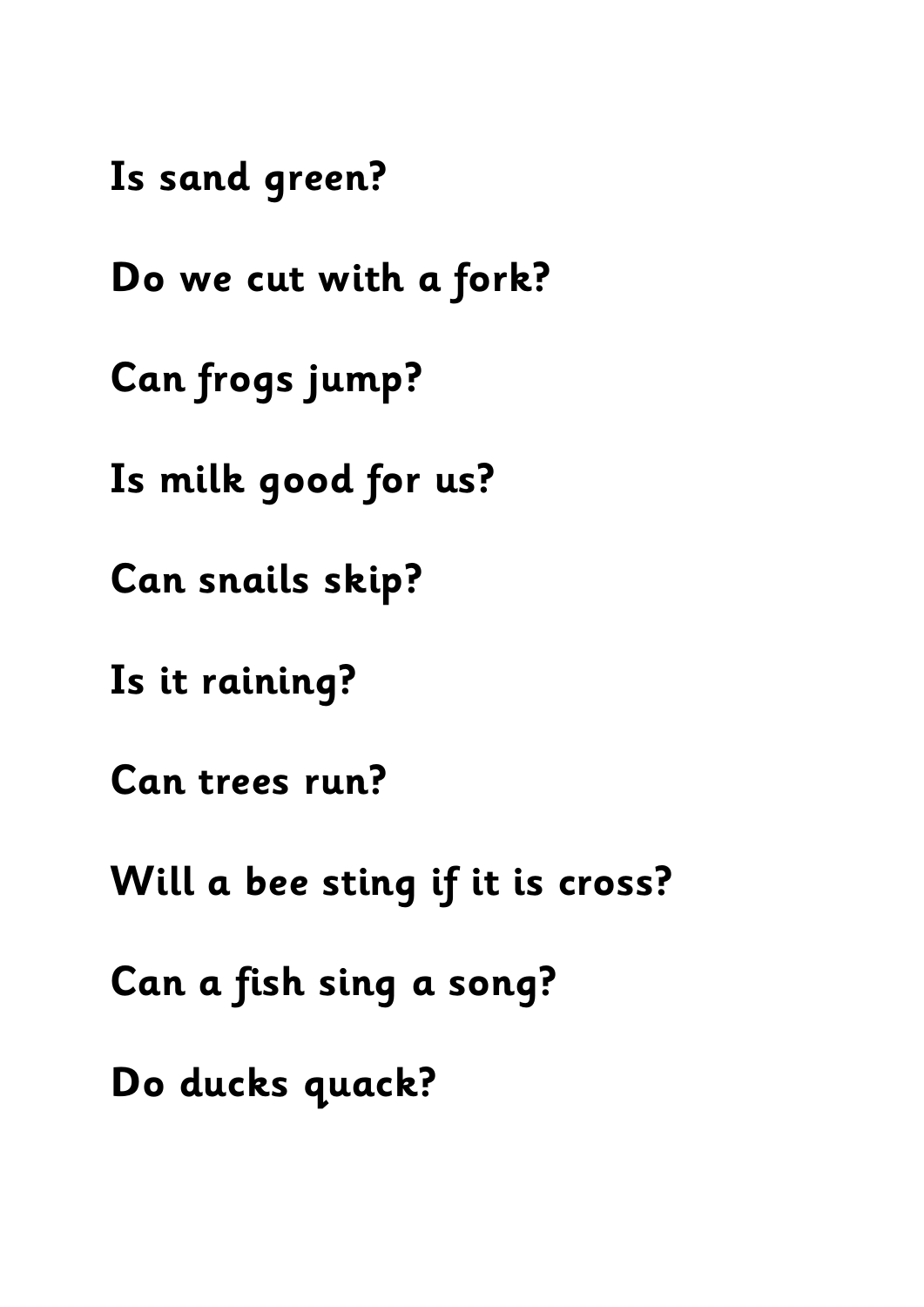**Can parrots lick stamps? Do boats float? Can a frog skip? Do trees bend in the wind? Is rock soft? Do parrots clap? Is the moon green? Can a twig snap? Is a bus bigger than a car? Can a deer do a handstand?**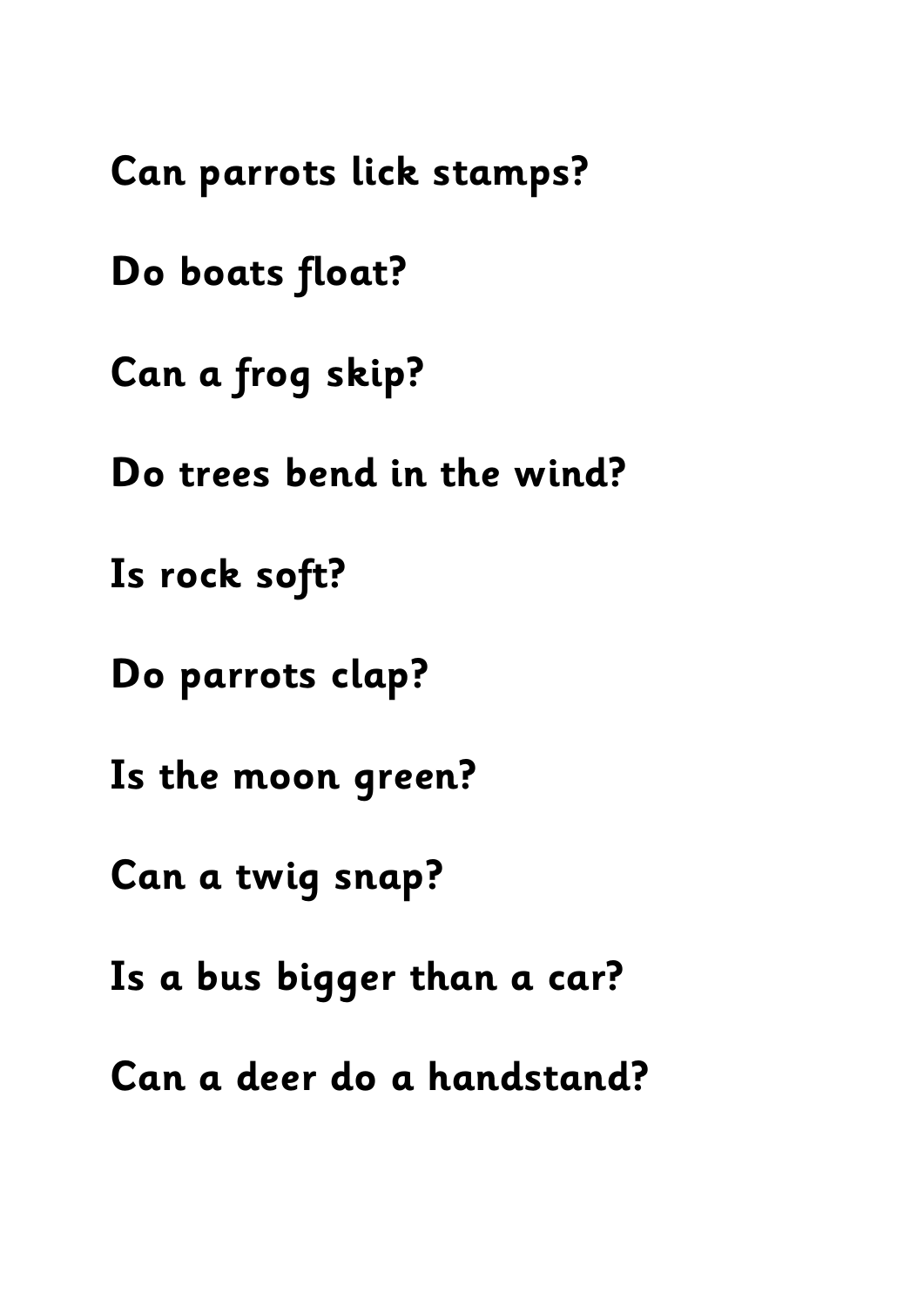**Is a hammer for hitting nails?**

**Do moths sting?**

**Can a helicopter land on a ship?**

**Is milk red?**

**Can a box chatter?**

**Do cats bark?**

**Can a lamp stand up?**

**Do bees buzz?**

**Can a cat do sums?**

**Is a slug pink?**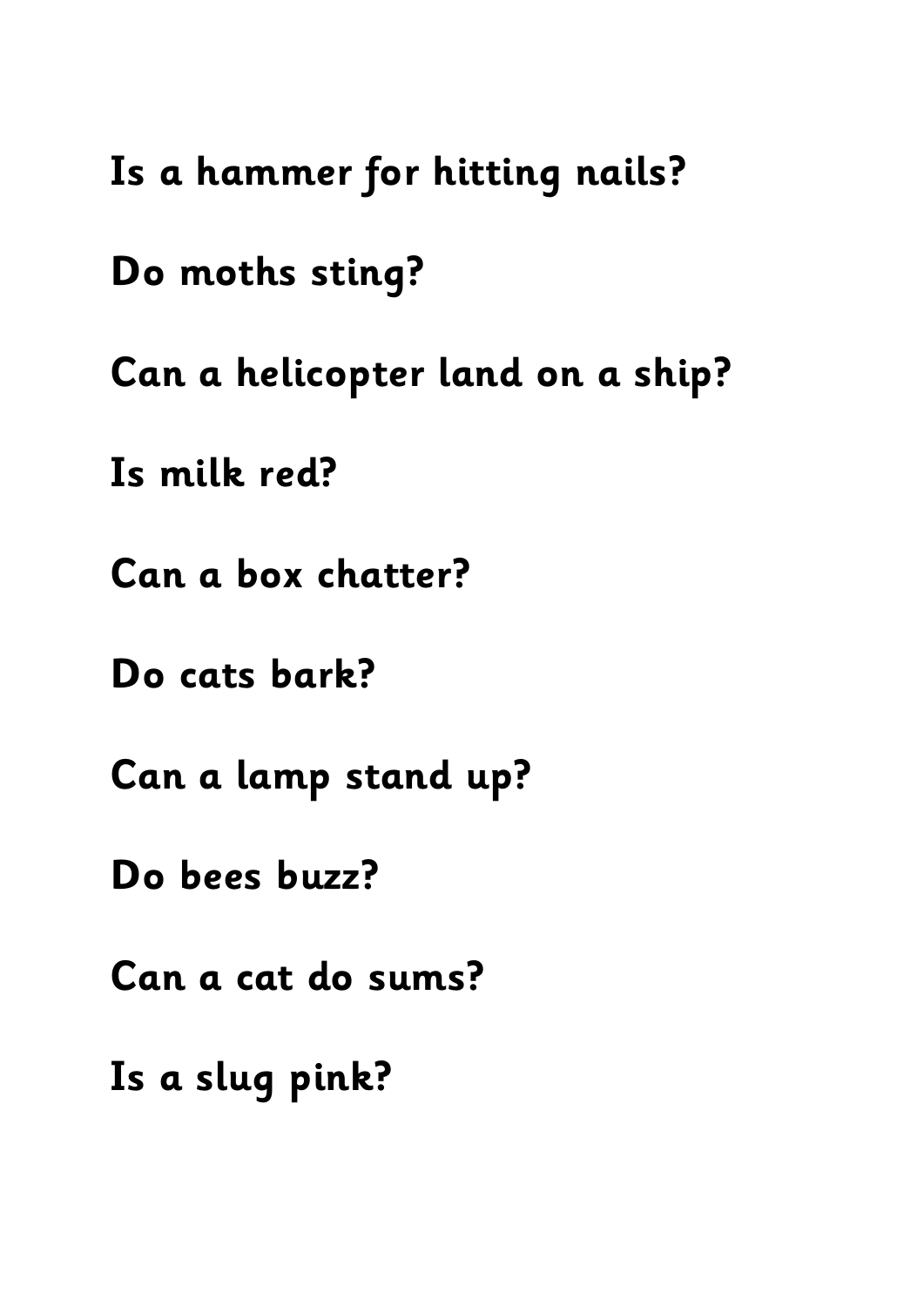**Do ants buzz?**

**Is a bee strong?**

**Do dogs cluck?**

**Can a ship sink?**

**Is the sun cold?**

**Do sharks sleep in a bed?**

**Can chips jump?**

**Is the number six bigger than three?**

**Do chicks grunt?**

**Has a rabbit a long tail?**

**Can you do sums?**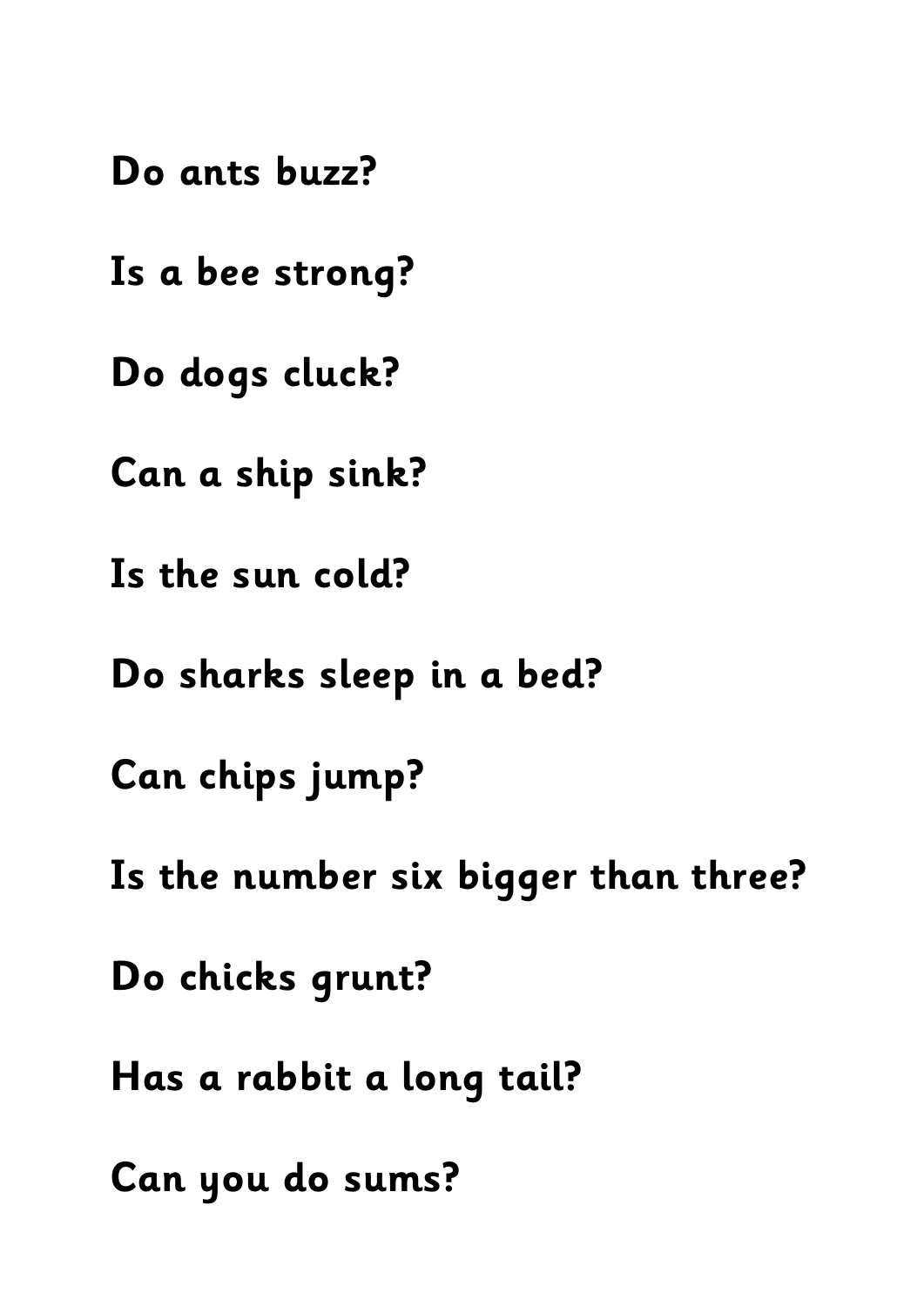**Are there cobwebs in your shed? Is this your best effort? Do rockets zoom up to the moon? Are hamsters pink? Can you come to the zoo with us? Hav**e **you ever slept in a tent? Can some slugs run? Hav**e **you been in a windmill? Do you keep rubbish in your bedroom? Are there frogs on the moon?**